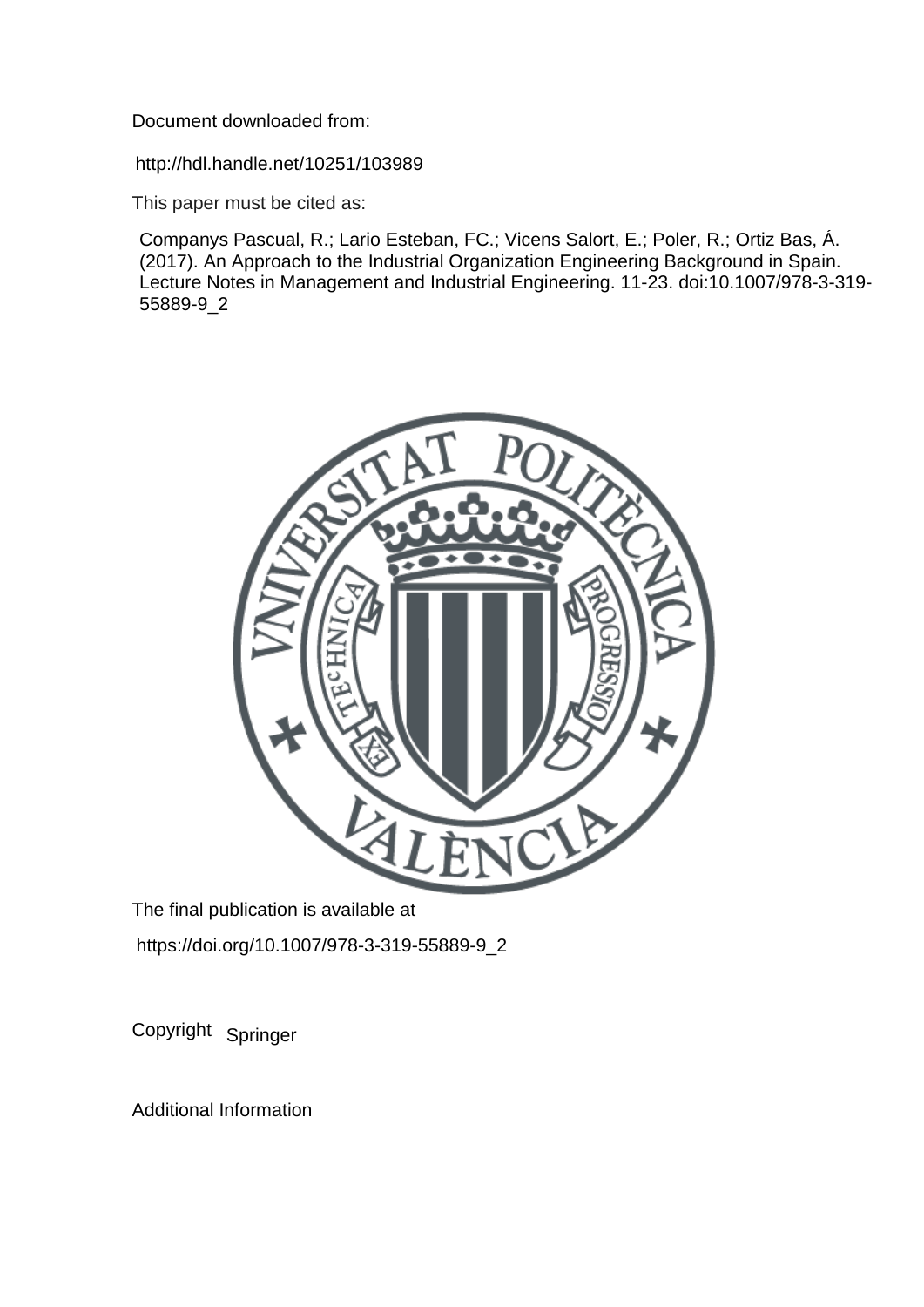# An Approach to the Industrial Organization Engineering **Background in Spain**

<sup>1</sup> Ramón Companys. (e-mail: ramon.companys@upc.edu)

Departament d' Organització d'Empreses, DOE - EPSEB - Universitat Politecnica de Catalunya, BarcelonaTech, Gregorio Marañón 44-50, 3rd Floor, 08028 Barcelona, Spain

<sup>2</sup> Fco.-Cruz Lario, Eduardo Vicens-Salort, Raúl Poler, Angel Ortiz (e-mail: fclario@cigip.upv.es, evicens@cigip.upv .es, rpoler@cigip.upv .es, aortiz@cigip. upv.es) Research Centre on Production Management and Engineering. Universitat Politeècnica de València. Camino de Vera, s/n, 46022 Valencia, Spain

**Abstract.** The present article reviews the historie background of Spanish Industrial Engineering and brietly compares it with its equivalents in the USA and other countries, and indicates similarities and differences. The actions taken in Spain that have consolidated Organizational Engineering are presented, mainly in older Schools of Industrial Engineering, until the Industrial Organization speciality in the Degree in Industrial Engineering and in the Second Cycle of Industrial Organization Engineering carne into being, along with the impact that its adaptation to the European Higher Education Area (EHEA) has had with new Degrees, Master Degrees and Postgraduate Courses. Finally, a short section deals with the Organizational Engineering Development Association (ADINGOR), given its importance for the visibility and consolidation of Spanish Organizational Engineering in Spain and elsewhere.

**Keywords**. Industrial Organization Engineering, Industrial Engineering, University Degrees, Spain

## **1 Industrial Engineering in Spain**

It is worth briefly reviewing the history of the relation between Spanish Industrial Organization Engineering and US Industrial Engineering.

Spanish Royal Decree, of 4 September 1850, created industrial teachings in Spain, along with the Degree in Industrial Engineering. During the presentation prior to the above Royal Decree, the then Spanish Minister of Trade, Training and Public Works stated:

*" ... that it was essential to create schools, among other relevant institutions, where students of industrial careers could receive the necessary training to excel in art, or* to *become perfect chemists, skilled mechanics, etc., is found .... "* 

*" ... Art. 59. Students ofthe higher school in the frrst section will receive first-class mechanical engineers. Those in the second section will receive frrst-class cbemical* engineers. Those who study both degrees will receive industrial engineers."

Spanish Royal Order, of 24 March 1851, created the Schools of Industrial Engineering in Barcelona, Seville and Vergara (the one in Barcelona known as the "Barcelona Industrial School"), and that of 26 August 1851, created the School in Madrid known as the "Royal Industrial lnstitute", which was the only school able to teach higher levels. Between September and October 1851, these schools began to opérate in Barcelona, Madrid, Seville and Vergara. In 1855 and 1860, they opened in Gijón and Valencia, respectively. So university Industrial Engineering teachings in Spain began 165 years ago.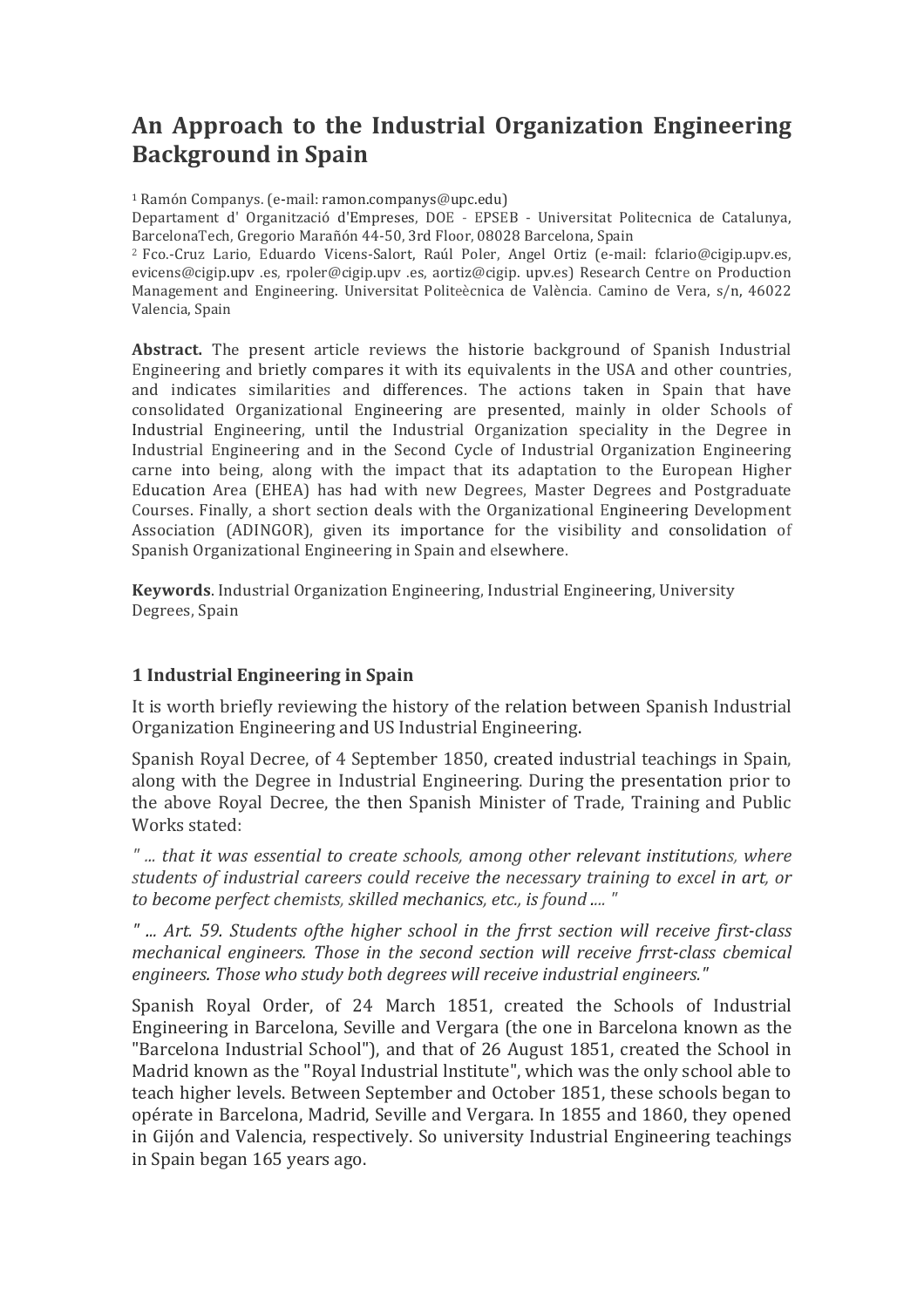A few years after these teachings carne into being, all the Industrial Schools in Spain closed, except for the one in Barcelona, due to an economic crisis. It was not unti1 32 years later that the Bilbao School opened as a continuation of the Vergara School. The Madrid School reopened 2 years later.

The Spanish Industrial Engineer was the result of combining the Mechanical Engineer and the Chemical Engineer. Electricity came later as a different activity to engineering. In 1864, Maxwell presented the Electromagnetic Theory, the first electric dynamo worked in Spain in 1874, and the first electric power station dates back to 1882 in New York. The creation of an Electricity branch in Spanish Industrial Engineering Studies was proposed in 1899, but was rejected.

Notwithstanding, a photograph exists which pictures a group of students during the 1899 Promotion, with a footnote that indicates Electromechanical Engineers (the grand-uncle of the eldest author took part in this promotion).

In order to suitably place the creation of the degree with other relevant events, it is worth indicating that the Ecóle Centrale de Paris (with which Industrial Engineering Schools share certain concomitances) was created in 1829. In 1848 the Barcelona-Mataró railway line was opened, which along with the Madrid-Araniuez one, were the first railway lines to operate in mainland Spain<sup>1</sup>. In 1854 the Battle of Balaclava took place during the Crimean War which witnessed one of the last cavalry charges, as featured in several films. Zurich Polytechnic was created in 1855, the same year that the Paris Universal Exhibition was held. In 1863 Meade defeated Lee in the battle ofGettysburg, which was the year when the London Underground opened.

Since its beginnings, not all Spanish Industrial Engineering training was technical. The Study Syllabus of the 1850 Royal Decree for higher levels reads, "Industrial Economy and Legislation: daily lesson", and this aspect is also found in the 1855 Royal Decree. A utopian view, no less, idyllically considered training at three levels (20 May 1855, Francisco de Luxan, the then Spanish Minister of Public Works and Transport, during the presentation prior to the Royal Decree, stated that):

*"elementary schools where an honourable craftsman and hardworking apprentice in workshops, for art's sake, also acquire sure means to put into practice procedures and results ... "*

*"professional schools ... to offer expert operators and skilled builders to workshops and factories."*

*"preparation of industrial engineering ... has to produce teachers, skilful builders of machines, and learned directors of large-scale workshops and the biggest establishments ... "*

This aspect was reinforced by the Moyano Law of 1857, which entrusted industrial engineers professional management tasks.

The Civil Service Decree of 18 September 1935, not abolished until the present day, which with the creation of Industrial Engineering attributions, indicated in its Preamble:

"the Industrial *Engineer career* ... has fully responded to the purpose for which it was

 

<sup>1</sup> Before in 1837, a railway line worked in Cuba (Havana- Güines), and Cuba was Spain at that time.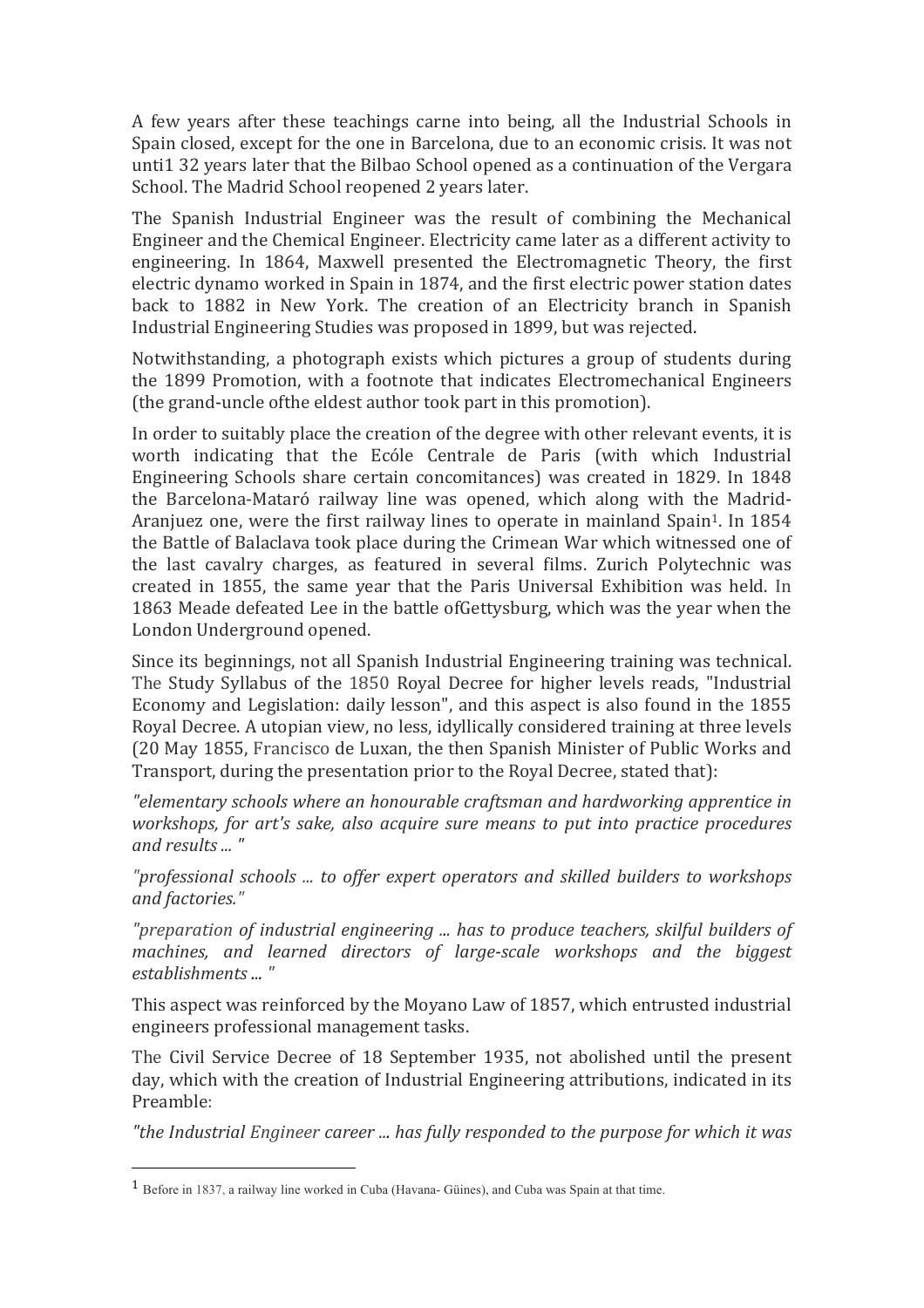*created ... training engineers so they acquire a solid scientific and technological basis* that allows specialisation ... to provide our industry with ... *competent managers.*"

Article 1 continues:

"this Decree ... confers *[to the industrial engineers]* the total capacity to plan, execute and direct all types of installations and works in the technical and industrial *economy branches".*

Article 2 reasserts:

*"Industrial engineers are particularly capable of acting, conducting and leading all types* of *studies, works and organisms in the economic-industrial, statistical, social and occupational domain" ·*

All this evidences that, since it came into being, one of the key areas of the Industrial Engineer career lies in Management.

What is an Industrial Engineer? If we consider that Engineering is a creative profession, one interested in developing and applying scientific and technological knowledge to cover human society's requirements, in a context with physical, economic, human, political, legal and cultural limitations, then a series of consequences arises:

- This profession is not merely technical as it includes economic, human, political, legal and cultural factors.
- It is based on a body of basic knowledge that must mastered to be successful in one's profession.
- It is concerned about centring on the creation of products, processes and services that are useful to society.
- To be successful, an engineer needs to possess a series of skills and attitudes, which are essential for a triumphant career.

## **2 Industrial Engineering in the USA and other countries**

Industrial Engineering appeared later in the USA than it did in Spain, but it is worth-while remembering its origins given its majar influence over the years. In 1886, H. R. Towne presented to the ASME (American Society of Mechanical Engineers) a communication entitled "The engineer as economist", which proposed that managing production plants was as important as managing their engineering. As a result of the works of Taylor (1856-1917) and of the Gilbreth spouses  $(1868-1924$  and  $1878-1972$ ), a different engineering activity was undertaken at the Penn State University (USA) under the name of Industrial Engineering, with the first degrees taught in 1908, although the teaching of these studies extended more after World War II. Its core comprised the proposals of Frederick W. Taylor on Scientific Organization of Work. Nowadays more than 100 universities in the USA offer the Degree in Industrial Engineering.

Even though there are many points of contact between Spanish and US Industrial Engineers, there are also considerable differences, and the fact that names coincide creates considerable confusion. When translating "Industrial Engineering" into Spanish, it was necessary to adopt the term *"Organización Industrial"* whose literal translation into English ("Industrial Organization") has, more often than not, had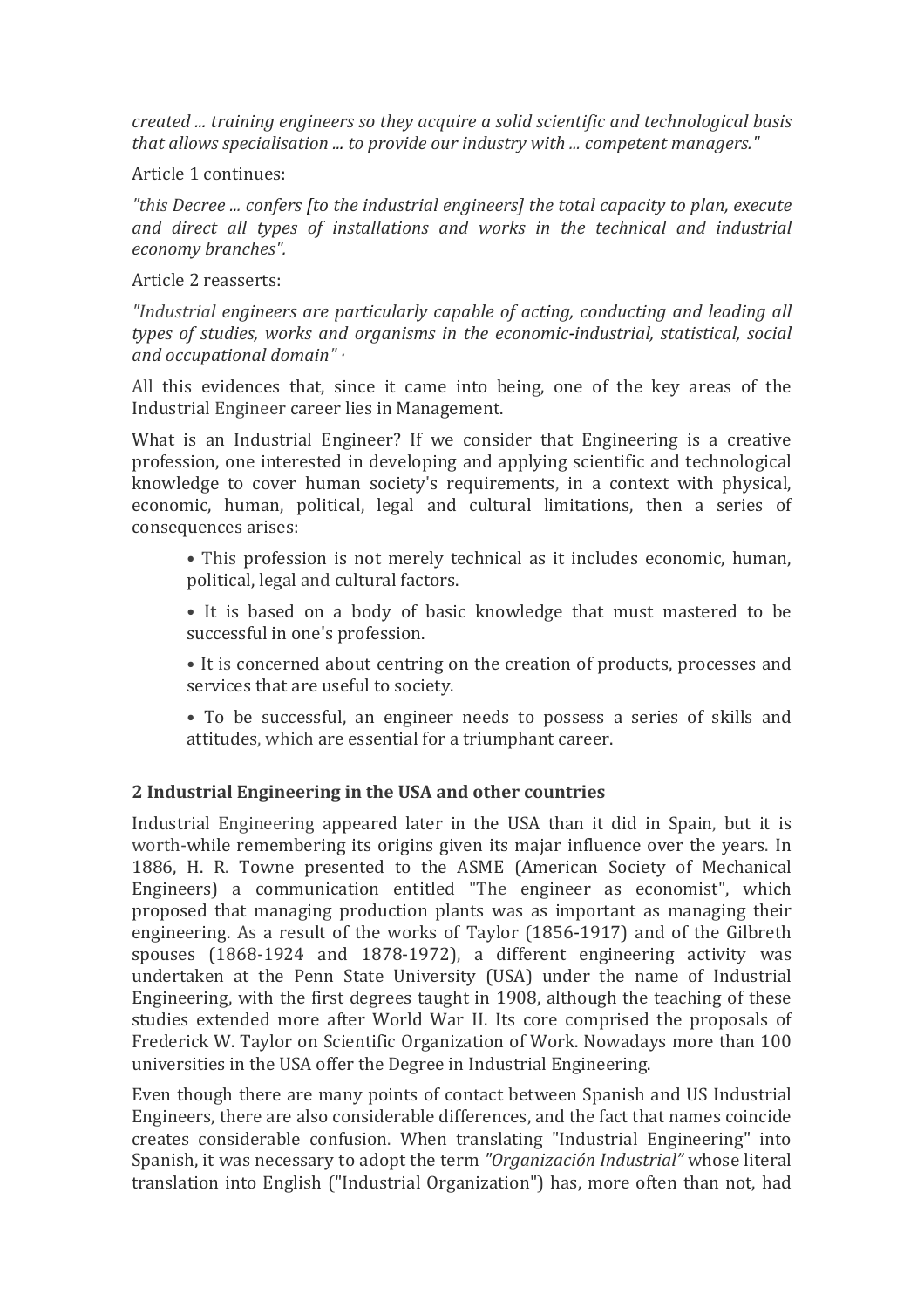its ambiguities. Certainly the other possibility, "Scientific Organization of Work", must appear over-pompous or restrictive as it refers to "Work".

In the USA, Industrial Engineering ("Ingeniería de Organización Industrial" in Spain) has become totally consolidated in both research and teaching terms: for over half a century, degrees of Industrial Engineer have proliferated in US Universities; they are increasingly important and more and more Industrial Engineering Centres and Departments appear; this development has taken place in parallel with, but without interfering with, Business Administration teaching and Departments.

Moreover, according to the "Engineering Education and Practice in the United States" report published in 1985 by the North American National Research Council, five main US Engineering branches exist: Electric/Electronic, Mechanical, Civil, Industrial (Organization) and Chemical.

Later Organizational Engineering, under the name "Industrial Engineering", has been implemented in other English-speaking countries like Canada and Australia, as "Industrial Engineering" done in Latin America. This branch of Engineering in Europe comes in various forms, but with a convergent approach: *"Génie Industriel"* inFrance; *"Ingenieria Gestionale"* in Italy; *"Wirtschaftsingenieurwesen"* in Germany and Austria. It is worth pointing out that in France, viewing an engineer as management is traditional (perhaps the original Hispano version was inspired by it). An example of such is Henry Fayol  $(1841-1925)$ , a mining engineer who attended the École de Saint-Etienne. He studied a technical and management career in France and wrote the result of his reflections and experience in French. He was a pioneer in defining the tasks done in a company, identified the management task, and ensured that management to engineers could be, and indeed should be, taught.

#### **3 Spanish Industrial Engineering and Industrial Organization Engineering in** the last 65 years

In Plan  $48$  (1948) there was a single Chair in the Organizational Engineering domain, formally called the Chair Group and also known as "Economy, Organization and Legalization". This Chair embraced all the areas of "Theoretical and Applied Political Economy", and the "Spanish Economic Structure in relation to the World", "Industrial Administrative and Labour Law", "Industrial Psycho Techniques", "Occupational Health and Hygiene", "Business Economy and Production", and "Accountancy System Structuring of Industrial Companies".

After two entrance examinations, those students who passed studied a 6-year career. As part of this career, one part of year 5 and virtually all year 6 were destined to the subjects we know today as Industrial Organization, and were common to all branches, of which there were four in Barcelona: Mechanics, Electrics, Chemical and Textile. Some subjects taught in year 6 were "Methods" Improvement", "Time Studying", "Health and Safety", "Statistical Quality Control", along with a series of subjects which today are included in Operations Management.

Madrid had Professors Castañeda Xerta and Sierra Andrés, while Barcelona had Professors De Orbaneja and Aragón. Bilbao had Professor Beascoechea Ariceta,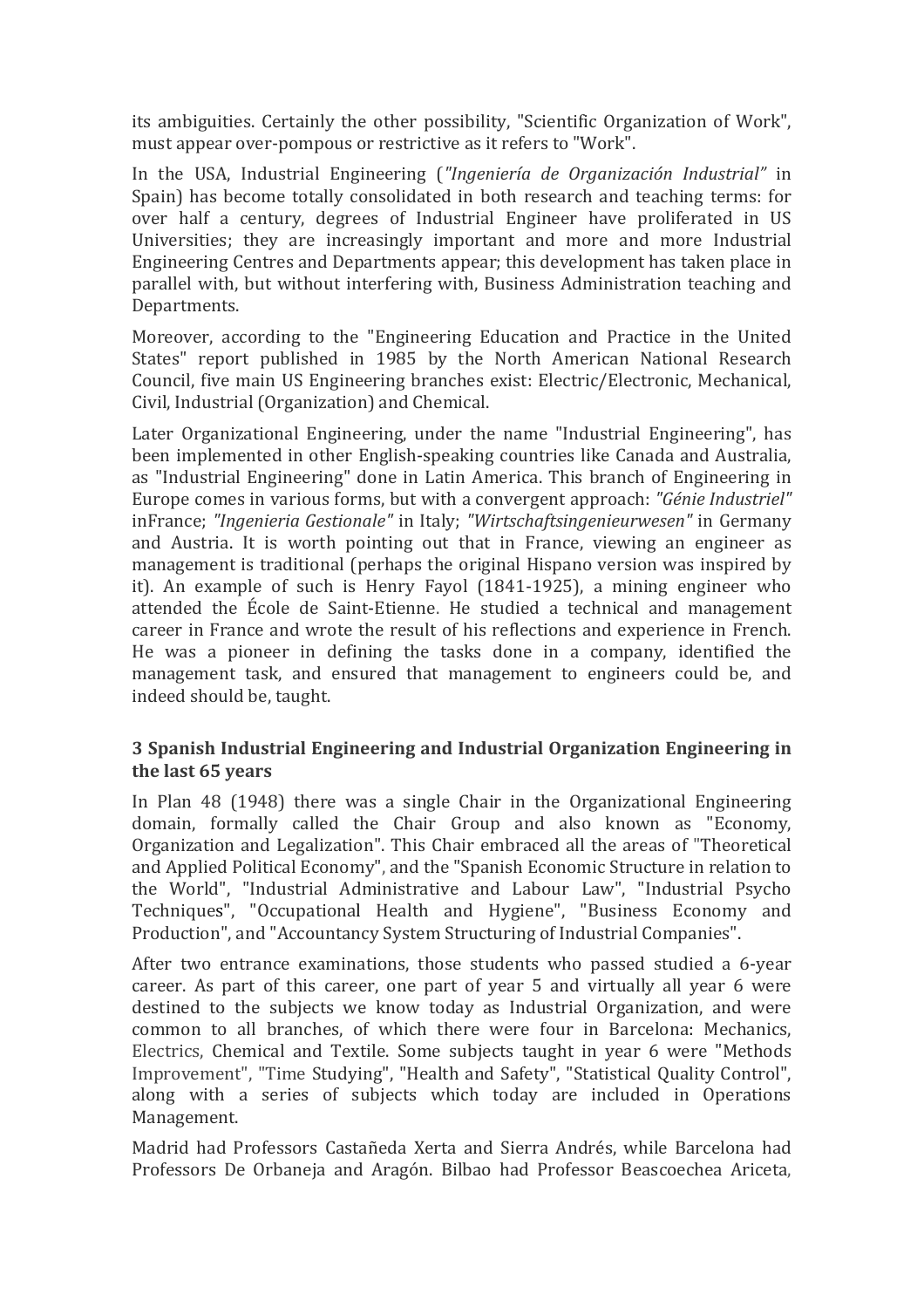while Terrassa had Professor Valero Vicente. Their later actions were to stand out in the creation of the Faculties of Economic Sciences of their corresponding universities; Professor Castañeda Xerta was named the first Dean of the Faculty of Economic Sciences at the Madrid Complutense University when this Faculty was created.

The *Juan de la Cierva* Board, whose objectives were Industrial Organization and Standardization, owed its promotion to Professor Fermín de la Sierra Andrés, a Professor of Economy at the Madrid ETSII Centre. He founded the Work Rationalization Institute (in charge of establishing studies and applications of the rational principies of improving productivity in industrial and technical areas) and he was its first Secretary in 1946; and the National Industrial Productivity Committee (in which all State organizations related with Economy participated), of which he was Secretary General.

In 1955, through the joint order of the Spanish Ministries of National Education and Industry, the Madrid Industrial Organization School was created to train profesional management staff in the Production Management and Business Management, undeniably the work of Professor de la Sierra, whose wish was a competitive Spanish industry of excellence at all levels.

In parallel, Professor De Orbaneja, a professor since 1943 at the School in Barcelona, created the "*Escuela de Organización Industrial"* (Industrial Organization School) in 1948 to teach Management studies in Catalonia, which acted as a platform to receive new knowledge in this area. This was the logical consequence of the Organization and Economy Seminar that created the Chair of "Economy, Organization and Legislation" at the Barcelona Higher Polytechnic School of Industrial Engineers in 1944. He was also the President of the National Committee of Industrial Productivity in Catalonia.

Professor Valero Vicente, Professor since 1948 ofthe Terrassa Higher Polytechnic School of Industrial Textile Engineers, in collaboration with RASA, and sponsored by the University of Navarre, the former Navarre General Studies, founded and was the first Director of the "Instituto de Estudios Superiores de la Empresa" (Higher Business Education Studies) (IESE). In 1964, he started his Master's Degree in Business Administration (MBA) in close contact with the Harvard Business School.

Meanwhile, Professor Beascoechea Ariceta, a Professor since 1960 at the Bilbao Higher Polytechnic School of Industrial Engineering, undertook a highly prolific activity in the R&D area with more than 15 books and over 70 highly original and important articles published about: Models of Management, Products and Technology, Analysis of Companies, The Costs and Applications of Human Behaviour, among others. They were all key areas of Companies.

With the 1957 Plan, certain optional courses became specialities, which increased with Energy Techniques, one course was cut and the Economy Chair Group was divided into two: Economy and Administration. Administration became in charge of three areas: Production, Administration and Organization. Moreover, the Industrial Engineers Schools changed from Special Centres to Higher Technology Centres, while the former three (Madrid, Barcelona and Bilbao) changed to four as that of Terrassa was incorporated into the Industrial Engineers Schools. Plan 57 was shortlived and it is not exactly known what became of it, but the cuts in times were essentially to the detriment of Industrial Organization subjects.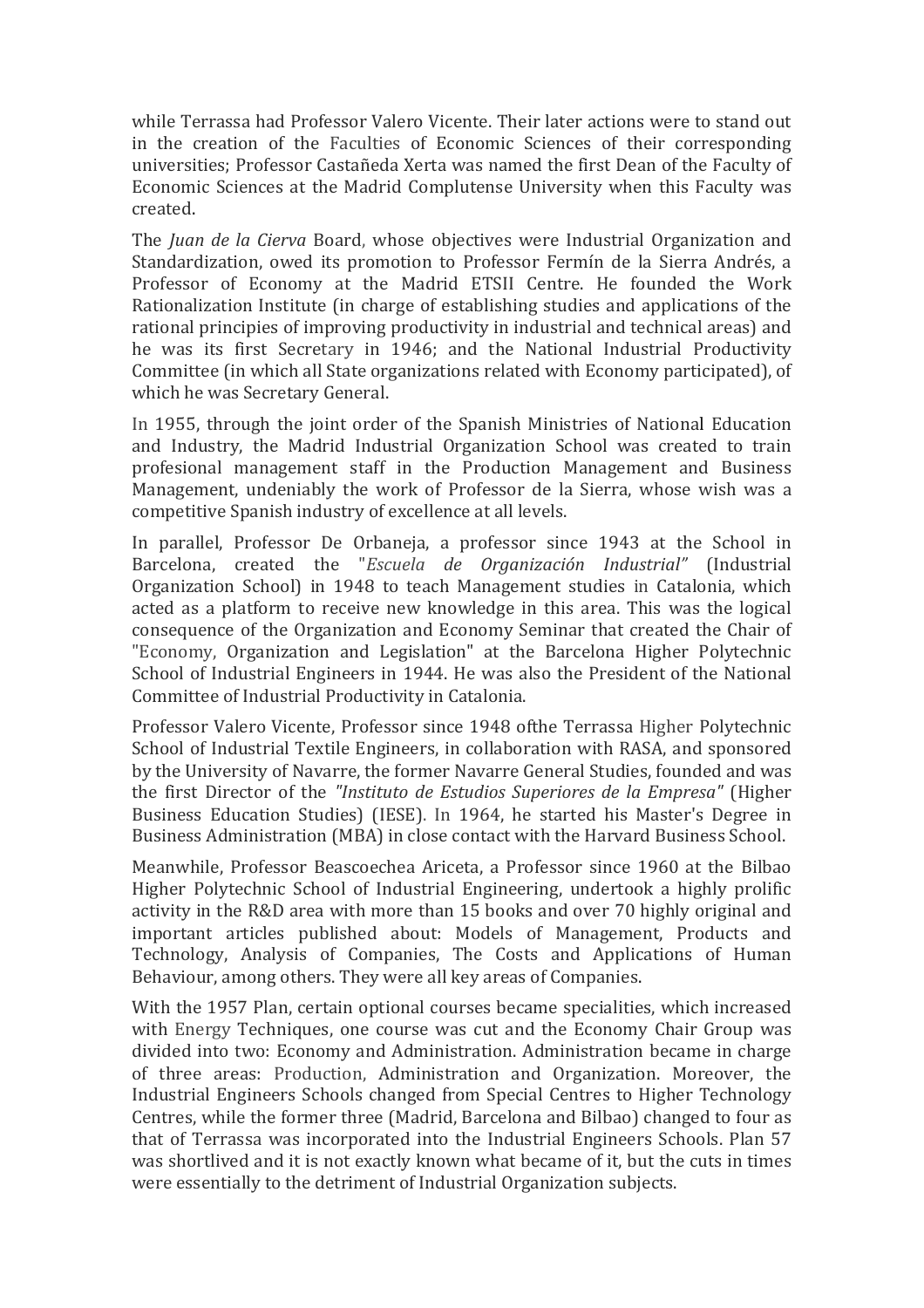Notwithstanding, the 1950s proved fruitful for Industrial Organization. In Barcelona, Professor De Orbaneja created the *"Instituto de Economía de la Empresa"* (Business Administration Institute). In 1958, he founded the *"Escuela de Administración de Empresas"* (Business Management School) (BMS), similar to the *"Escuela de Organización Industrial"* in Madrid; the BMS had plenty of teachers who were also from the Engineers school and taught the Industrial Organization subjects ofthe subsequent Plan 64. One of the courses, which lasted 1 year, offered by the BMS in the 1960s was called "Mathematical Management Techniques", whose Dean was Professor Torrens-Ibern. He never taught many students, but the subject continued nonstop for almost 20 years. There were also production management, personnel, commercial, administrative courses, etc., and even a computer studies one at the end of the 1960s, for which Professor Companys was Dean.

Professor Torrens-lbern had created the Special J. A. de Artigas Sanz Chair of Theoretical and Applied Statistics and the Applied Statistics and Operations Research Seminar. This Seminar and/or Special Chair ran courses and conferences, and took support in the BMS for "mailings" and in the School's Assembly Hall for meetings. At the end of the 1950s, Professor Kaufman gave an Operations Research course. In January 1964 Professors Torrens-lbern and Companys organised the Hispano-French Symposium of Modern Management Methods, which covered two basic themes: Investment Programming and Activity Programming.

According to Decree 3608/63 in December 1963, and with OECD's sponsorship, the Seville Higher Polytechnic School of Engineers reopened. In July 1965 the first visit of experts to this organization in Seville took place to deal with the new syllabus to be taught at this school. This special"OCDE" syllabus was approved in July 1967.

Works to start building began in August 1965, and teaching activities began in Pavilion L-1 a year later in September 1966. The School was officially opened in April 1967, and its first Head was José  $M^{\underline{a}}$  de Amores Jiménez.

Then Plan 64 arrived with a 5-year cut instead of a 7-year one. Once again the new Administration Chair Group was divided into two: "Organization of Production" and "Business Administration". Specialities still included Energy Techniques, introduced into Plan 57 and, assumedly, to compensate the cuts made, we find the Industrial Organization speciality. What was considered at one time a success for Industrial Organization in Spain, could also be considered a reduction in broad Spanish Industrial Engineering knowledge, and core Industrial Organization subjects disappeared. It was at this time when Spanish Industrial Engineering moved away from American Industrial Engineering, except those who studied the Industrial Organization speciality.

The end result was that three Chair Groups came into being in the area of interest: Group XI "Economy" (in charge of areas of the Theory and Economic Structure, Business Management, Law and Psychosociology); Group XII "Administration" (Accounting, Costs and Budgets, Organization, Corporate Policy, Commercial Management and Information Integration); Group XIII "Organization of Production" (Organization of Production and Operations Research). To the above Higher Polytechnic Schools of Industrial Engineering, those of Valencia, Gijón, Valladolid, Vigo, Zaragoza, Málaga, Logroño, etc., were soon to join them.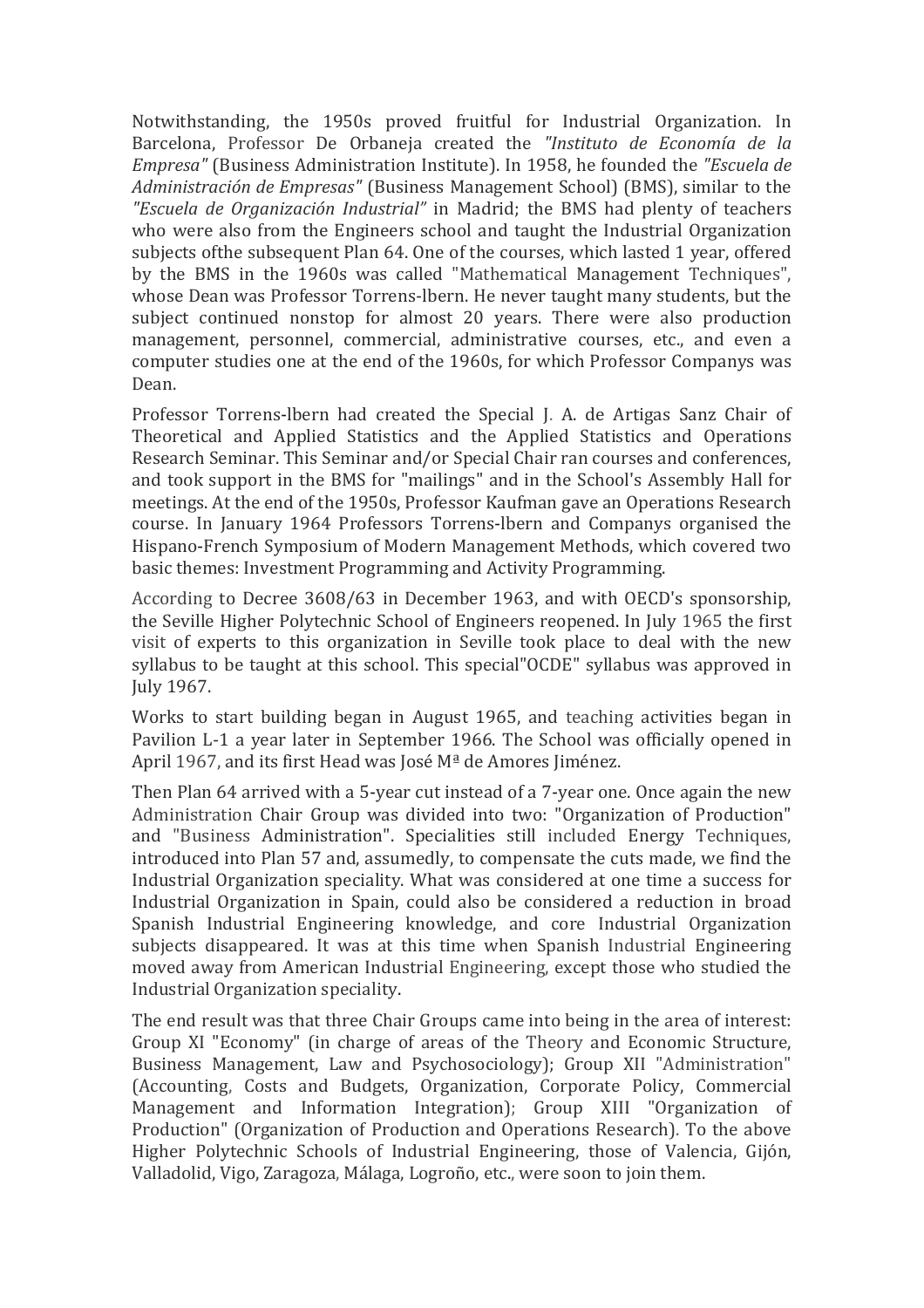As a result of Plan 64, the *"Instituto Politécnico de Valencia"* (Valencia Polytechnic Institute) came into being (to later become the Polytechnic University of Valencia), with the Higher Technical School of Industrial Engineers at its heart, but with an experimental plan arranged into semesters (actually 4-month periods due to holiday periods). Since the very beginning, a Department of Industrial Organization carne into being, which comprised the four Chairs; their first professors were Professor Carot, Professor Dalmau, Professor De Miguel and Assistant Professor Lario.

In Valencia as of the 1980s and from the Business Organization Department, training activities were organised for professionals and Businesspeople in the Industrial Promotion Institute (IPI) of the Chamber of Commerce, Industry and Shipping in Project Planning, Statistical Quality Control, etc. In the 1990s, training activities were provided at Ford España S.L. in Almussafes (Valencia), which later became an MBA for Ford executives, sat jointly by Ford España, Anglia University and Polytechnic University of Valencia.

Halfway through the 1980s, and encouraged by Professor Nieto, the then Director of ETSII Valencia, the first MBA of a public Spanish university was set up, known as the Master in Economy and Industrial Business Management (MEGEI), which continued until 1992. It came into being to support the EGEI Association with its corresponding Board made up of businesspeople and representatives of public and private institutions. In order to train businesspeople and professionals with no university qualifications, the Valencia Club of Economy and Business Management (CEDE) and the Business Organization Department of the UPV launched the Master in Economy and Business Management (MEGE), which developed ten annual study programmes.

These actions taken by the Polytechnic Universities of Catalonia and Valencia, and the brief notes made of the Madrid Polytechnic University make us realise just how important teaching activities and technology transfer were in the Organizational Engineering domain since Plan 1948, and how they helped consolidate it and conferred it visibility as one of the main areas of Engineering.

#### **4 The Second Cycle of Industrial Organization Engineering Degree**

In 1992, after successive changes and amendments to the Syllabi of various Industrial Engineers Schools, the Degree in Industrial Organization Engineering (IOE) appeared as a second Cycle, as set out in Spanish Royal Decree 1401/1992, of 20 November (BOE no. 306, of 22 December 1992).

Its main objective was to train professionals capable of performing analyses, evaluations, designs and management in its four main approaches: Operations Management, Organizational Management, Economic Research and Strategic Management. Moreover, degree holders received relevant technological training in the areas of Automatics, Building, Electricity, Electronics, Mechanics, Chemistry, Environmental Technologies and Manufacturing Process Technologies.

The Degree in IOE prepared graduates to manage and direct production and services companies, and various types of public and prívate institutions (public administrations, Universities, NGOs, consultancy firms, etc.) and in all its areas: Project management, logistics, quality, costs, purchases, processes, production,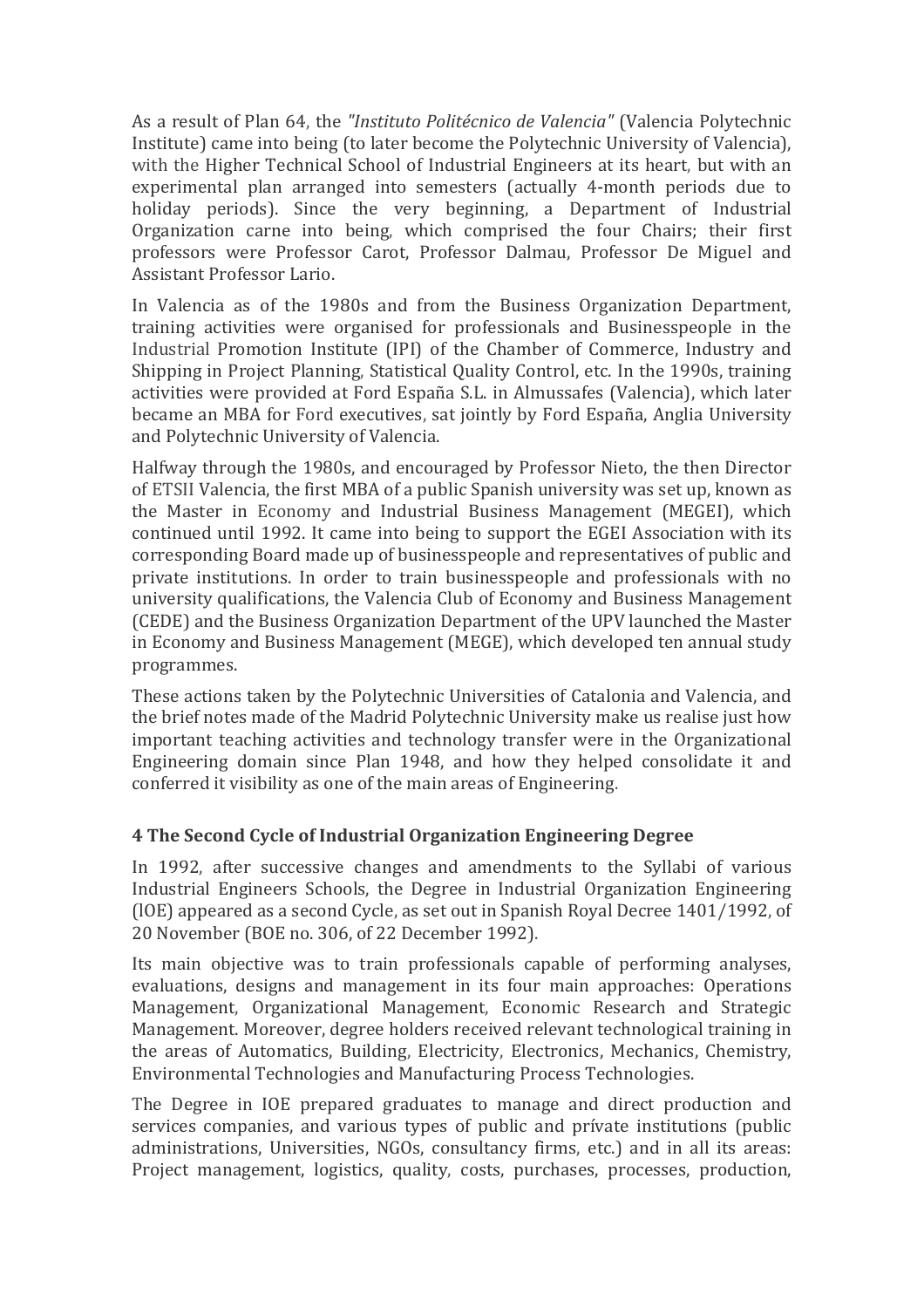products, commercial, finances, innovation and technology management, natural environment, human resources, etc. This dual technical and management training provided graduates with an overview of the company and its surroundings, so essential for improving the results of companies in any sector.

The Second Cycle Degree in IOE was taught in 27 Schools of 21 Spanish Universities. The difference between the Degree in IOE and other degrees was that it provided more knowledge about: Manufacturing Technologies, Production Organization and Management, Information Systems, Decision-Making Techniques, Modelling and Simulating Systems, Optimisation Techniques, Risk Assessments, etc.

We insist on differentiating the aspects of the Degree in IOE in organizational aspects and decision making in design, implementing and operating operational systems and services, such as integrating the above aspects into the technologies employed and the widespread use of models as a tool to analyse, make decisions and their practical guidance. All this results in the investigation of real business world problems, solved thanks to the so lid conceptual bases acquired.

## **5** The Degree and the Master in Industrial Organization Engineering

ANECA (2006) proposed creating a Degree in Industrial Organization Engineering (IOE) that did not exist in Spain. This name, however, did feature as a speciality in Industrial Engineering, created in 1964, even though the Second Cycle Degree in IOE came into being.

This proposal summarized the various models then cited in a Report, these being:

• A 4-year duration (240 ECTS) with an End-of-Career Project (ECP) in the 8th semester

• The proposed Degree was to have a similar duration and structure to German Technical University Degrees, but with more Basic Sciences contents, like North American Industrial Engineers.

• This Degree was intended to prepare students to undertake their professions in a technical project and management domain, and to also offer a solid basis to those graduates who wished to do further studies to make an academic or scientific career.

On 14 March 2006, the External Experts Committee selected the degrees to be adapted to Europe, which included the Degree in IOE.

In 2008, ADINGOR (the Organizational Engineering Development Association) published the requirements to verify the "Degree in IOE". This document was forwarded to all Spanish University Rectors with Industrial Engineering Schools. It defined a minimum of credits in various blocks: Basic Training, Industrial Technologies, Information and Communication Technologies, Quantitative Methods and Organization of Production, Business Administration and Economic Engineering, the Industrial and Technological Area and End-of-Degree Project.

Nowadays in Spanish Universities, Organizational Engineering studies appear in both Undergraduate and Master Degrees. Undergraduate Degrees centre on general Industrial Organization Engineers training from both the Industrial Technologies and Industrial Organization perspectives. The objective of Master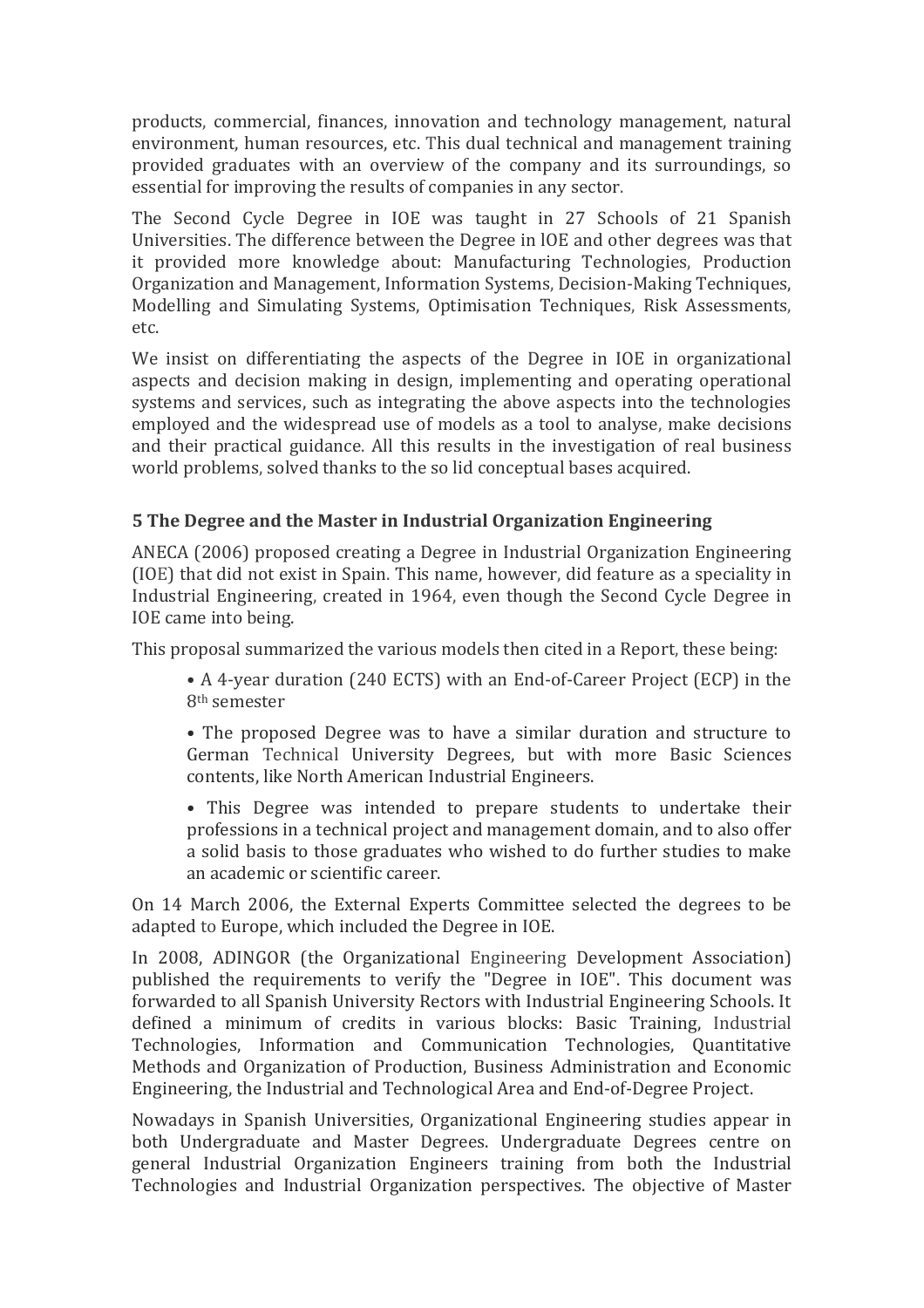studies is to specialise on any of the main Industrial Organization Engineering approaches.

The principal objective of the Degree in  $IOE$  is to train graduates so they can analyse, model, design, implement and improve complex systems that comprise people, materials, money, information, machinery, technology and energy in order to offer products and services as soon as possible and with the best possible productivity, quality, reliability and efficiency. Graduates also receive technological training in the areas of automatics, building, electricity, electronics, mechanics, chemistry, environmental technologies and manufacturing process technologies.

The Degree in IOE is now offered in 22 Spanish Universities. Practically all the Universities that taught the Second Cycle of Industrial Organization have adopted the Degree and some new universities have appeared.

The Degree is arranged according to the Industrial Branch Pattern, with a first academic year studying Basic Sciences, a second studying Industrial Technologies, the third concentrates on Organizational Engineering, and the fourth academic year which, in some Schools, includes several blocks of optional courses.

The Master in IOE is being implemented less into Spanish Universities which, in some cases have considered it not all that necessary given the implementation of the Master in Industrial Engineering. We ought to remember that the main aim of Master Degrees is to specialise in any ofthe main Engineering approaches.

### **6** The Organizational Engineering Development Association (ADINGOR)

A fundamental role in launching and making Organizational Engineering visible in Spain has been played by ADINGOR. During the 3rd Organizational Engineering Congress held in September 1999, a meeting was organised to establish the "Organizational Engineering Development Association" (ADINGOR), during which its statutes were approved. This took place at the Barcelona Higher Polytechnic School of Industrial Engineers, attended to, and represented by fellow members of this School and those of Bilbao, Burgos, Gijón, Leganés, Madrid, Seville, Terrassa, Valencia, Valladolid, Vigo, etc. The proposal of the ADINGOR statutes was prepared by a group of developers from these Schools, who worked on the definition and consolidation of Organizational Engineering for several years.

A few years before, the Second Cycle Degree in Industrial Organization Engineering was approved. Its acceptance and implementation obtained several replies according to diverse Higher Technical Schools of Industrial Engineering and their corresponding Universities, even though they all implemented it. The result was that some teachers from the Business Organization area at the Higher Technical Schools of Industrial Engineering held several meetings to deal with the Business Organization knowledge area and the Industrial Organization Engineering because implementing this Degree was a priority as it was a service for society and Spanish industry. Reaching a consensus on the presence and actions of teachers from the Business Organization area at Higher Technical Schools of Industrial Engineering was essential to outline the Organizational Engineering profile.

From the very beginning, the need to not only characterise Industrial Organization Engineering appeared, as with other Engineering types, especially those in the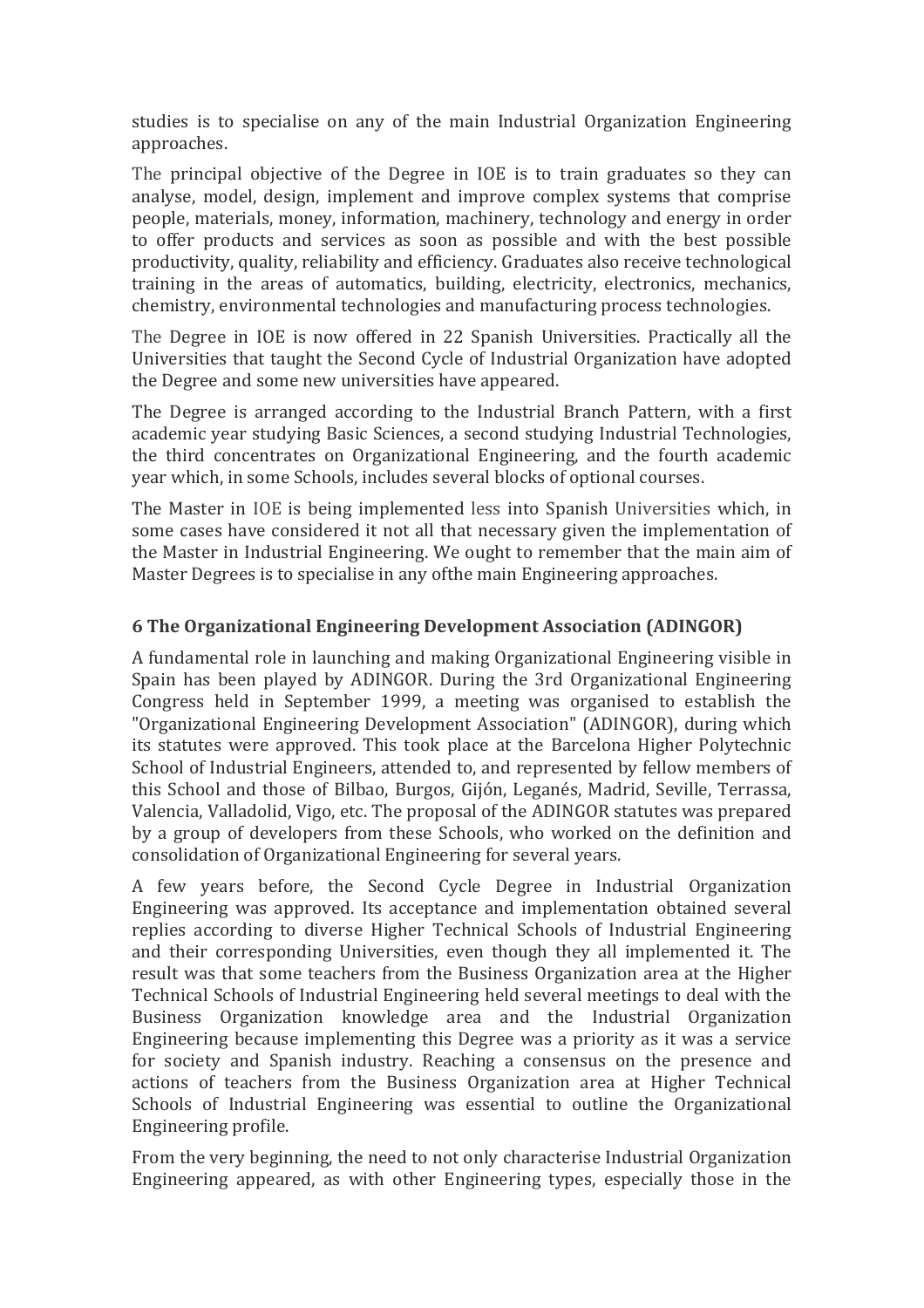Industrial branch (Electrics, Mechanics, Chemical, Electronic and Automatic Engineering, among others.), but also to identify relations of the Business Organization knowledge area with Organizational Engineering. Very quickly a consensus was reached that two professional and academic versions existed in the Business Organization area. The first was linked to business in general and was closely related to Business Administration and Management. The other focused more on the technology/company interface, especially industrial business (which clearly moved towards services with many physical and technology resources). In short Industrial Organization Engineering was conceived and identified with the technology/company interface, and paid a great deal of attention to Operations, but placed much priority on resources and technology in general, and on their efficient and efficacious use in particular.

An objective appeared naturally for ADINGOR, that of reinforcing and consolidating Organizational Engineering's own approach from Business Organization and Engineering. Much hard work was done on the content and scientific basis of this new field of knowledge, Organizational Engineering. The creation of a body of knowledge began, a conceptual body, but above all an applied and technological one that would allow a new Engineering field to be acknowledged, Organizational Engineering, by recognising its relation with and development from Industrial Engineering.

ADINGOR's Board of Directors agreed about certain actions to be taken, which were ratified by the General Assembly, so that the Organizational Engineering Knowledge Area would become visible and be acknowledged as such. The first step to take had to be the approval of this new Knowledge Area, "Organizational Engineering". Several Universities, including the Polytechnic Universities of Madrid and Valencia, approved it, while the Universities Council acknowledged it. And so it was that the Organizational Engineering Knowledge Area was established in several Universities, and more importantly, it was acknowledged by the Universities Council for these Universities.

Another of ADINGOR's main objectives was met: deciding on a point of encounter, a forum, where opinions, as well as academic and research experiences, could be exchanged, without forgetting the relational capital among group members. In short, making an organization (ADINGOR) available that represented the teachers and professionals who acknowledged themselves as belonging to "Organizational Engineering", and who promoted their yearly Congress, that of Organizational Engineering.

Another very important issue appeared, that of adapting the Undergraduate, Master and Postgraduate Degrees in Engineering to the European Higher Education Area, came about. In September 2003 during the Board of Directors meeting in Valladolid to hold CI0'03, the document about the proposal of a Degree in Industrial Organization Engineering was approved. The General Assembly delegated its review, improvement and definite preparation to the Board of Directors. Several informative meetings were organised with the successive Presidents of the Assembly of Directors from Higher Technical Schools of Industrial Engineers, the Conference of the Directors of University Schools of Industrial Technical Engineers and Polytechnic Schools, the Rectors of several Universities and the University Council Technical Teaching Sub-Committee members; they were explained the agreements reached during the General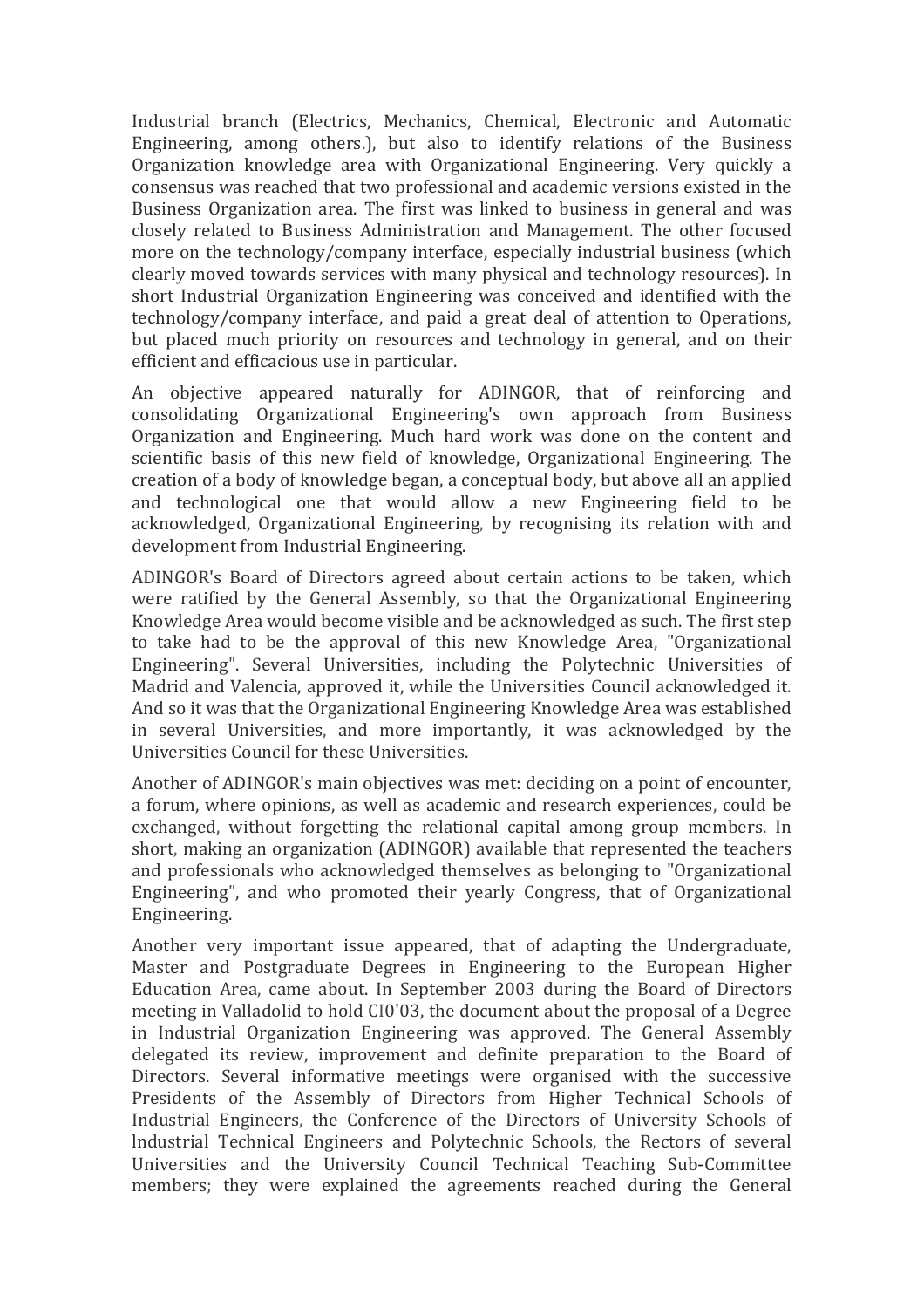Assembly about the Degree in Industrial Organization Engineering. The majority offered their support and approval. This allowed a proposal of the IOE Syllabus structure to converge.

However, challenges were faced not only in relation to the Second Cycle, the new Organizational Engineering Knowledge Area and the Degree in Industrial Organization Engineering since CI0'06 held in Valencia. Following the agreements reached during the General Assembly, the successive Organising Committees continued to work on the internationalisation of both CIO and ADINGOR. The 2007 Congress in Madrid was also the  $11<sup>th</sup>$  Organizational Engineering Congress and the  $1<sup>st</sup>$  International Conference on Industrial and Management Engineering, while that 2008 one held in Burgos was the  $12<sup>th</sup>$  CIO and the  $2<sup>nd</sup>$  International Conference on Industrial and Management Engineering. In both cases, the official languages were Spanish and English.

By making full use of the Madrid Congress, the Board ofDirectors held a meeting with top representatives of the Brazilian Production Engineering Association, ABEPRO, the equivalent to the Spanish Organizational Engineering. With the agreement ratified during the National Assembly, it was agreed to tighten relations with ABEPRO to collaborate in the call of joint congresses, and in publications and journals.

#### **7 Conclusions**

The present article has reviewed the relevant actions undertaken in Spanish Organizational Engineering activity, which has been similar to that of American Industrial Engineering in terms of the training, skills and competences of their professionals. The present work also indicates how Spanish Organizational Engineering has become consolidated through the Degree in Industrial Engineering (the Organization Engineering speciality), the Second Cycle of Industrial Organization Engineering and the current Degree in Industrial Organization Engineering and Master Degrees covering the Organizational Engineering field.

The actions undertaken by the first and successive Professors of the Chair Groups that stemmed from the initial "Economy, Organization and Legislation" ofthe Higher Technical School of Industrial Engineers, their graduates' professional activity, international publications and congresses, the visibility of R&D&I in this field, have all helped consolidate the Spanish Organization Engineering field.

#### **8 References**

ADINGOR (2008) Documento de Requisitos para la verificación del título de "Grado en Ingenieríade Organización Industrial". Boletín de la Asociación para el Desarrollo de la Ingeniería de Organización.

ANECA (2006) Libro Blanco. Título de Grado en Ing. de Organización Industrial.

- Companys, R. (2001) La Organización Industrial en la ETSII. Congreso de Ingeniería de Organización. Sevilla.
- Fons Boronat, J.M. (2001) La Ingeniería de Organización: Una visión desde la Admínistración de Empresas. Congreso de Ingeniería de Organización. Sevilla.